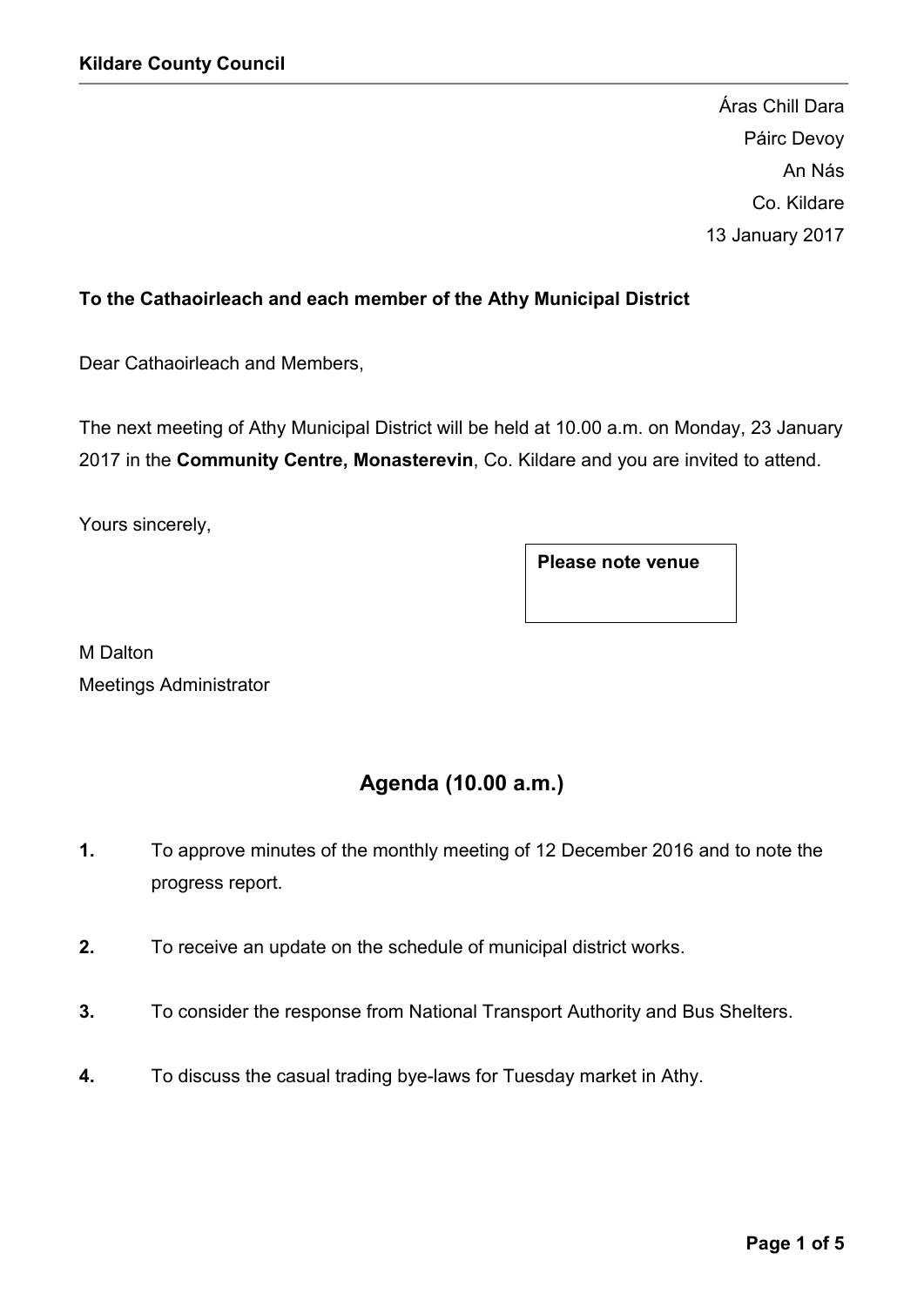## Roads, Transportation and Public Safety (10:30 a.m.)

#### **Motions**

#### 5. Councillor Dalton

That works be carried out in the proximity of Monasterevin Railway Station in order to;

- (a) Alleviate flooding at this location.
- (b) That a footpath be provided and;
- (c) That additional public lighting be provided.

### 6. Councillor Wall

That the council consider an immediate upgrade of the road surface and footpaths at Woodstock Street and Michael Dooley Terrace in Athy.

### 7. Councillor Breslin

That the council install a footpath from the town of Monasterevin to the train station and as part of the installation of same that the problem of flooding on the roadway be eradicated.

#### 8. Councillor Keatley

That the council engage with train commuters in Monasterevin to improve pedestrian and cycling accessibility between the town and the train station, particularly under the railway bridge on the approach road.

#### Questions

#### 9. Councillor Miley

In light of the positive news for the regeneration of Edmund Rice square can the council look to construct a link road between R 428 and the N78 incorporating L89977?

#### 10. Councillor Breslin

Can consideration be given to upgrading the CCTV system in Castlepark Athy?

#### 11. Councillor Redmond

Can we be given a time frame for the immediate removal of the pole on the Kildangan bridge as it's holding up progress in this much needed safe work?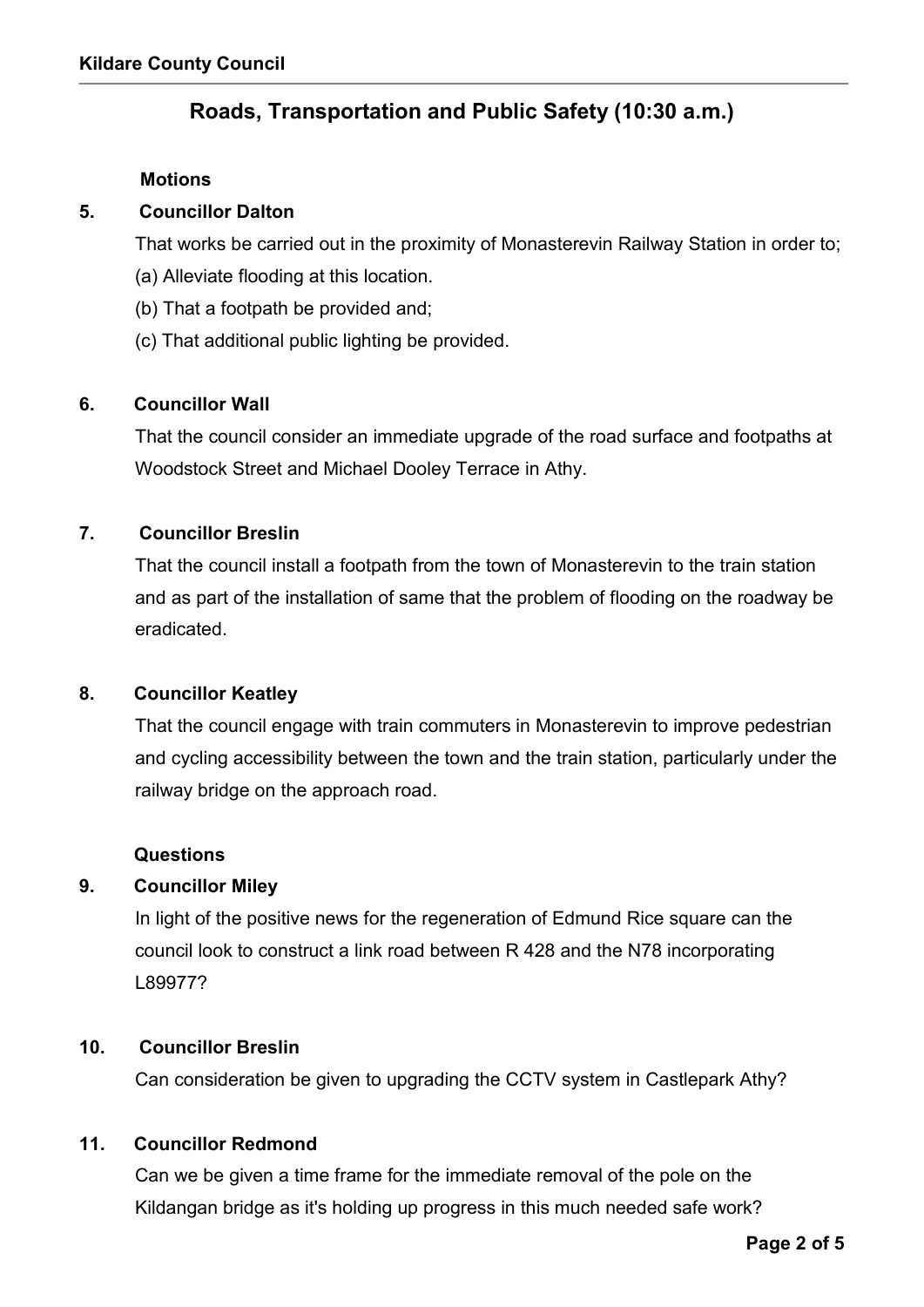### 12. Councillor Keatley

Can the council complete the foothpath between the Clanard Court Hotel and Athy?

#### 13. Councillor Keatley

Can the council improve the road surface and resolve the flooding issues on the L8038-0 Timolin?

## Water Services and Environment (11.00 a.m.)

14. To consider receipt of a presentation on the operations of the Local Authorities Waters and Communities Office (LAWCO) and an update on the preparation of the 2nd Cycle Draft River Basin Management Plan.

### Motion

#### 15. Councillor Miley

That the council continue the battle against illegal dumping, increase their presence of mobile CCTV, publish an annual list of prosecutions against illegal dumping and continue the work and increase with residents, tidy towns, community alerts and all other organisations.

#### 16. Councillor Keatley

That the council assist Monasterevin Tidy Towns in removing derelict signage from the town as outlined in the report commissioned by Monasterevin Tidy Towns and presented to the municipal district over a year ago .

### **Question**

#### 17. Councillor Miley

Can the council give the Athy Municipal District an update on plans for St Michaels Cemetery, Athy?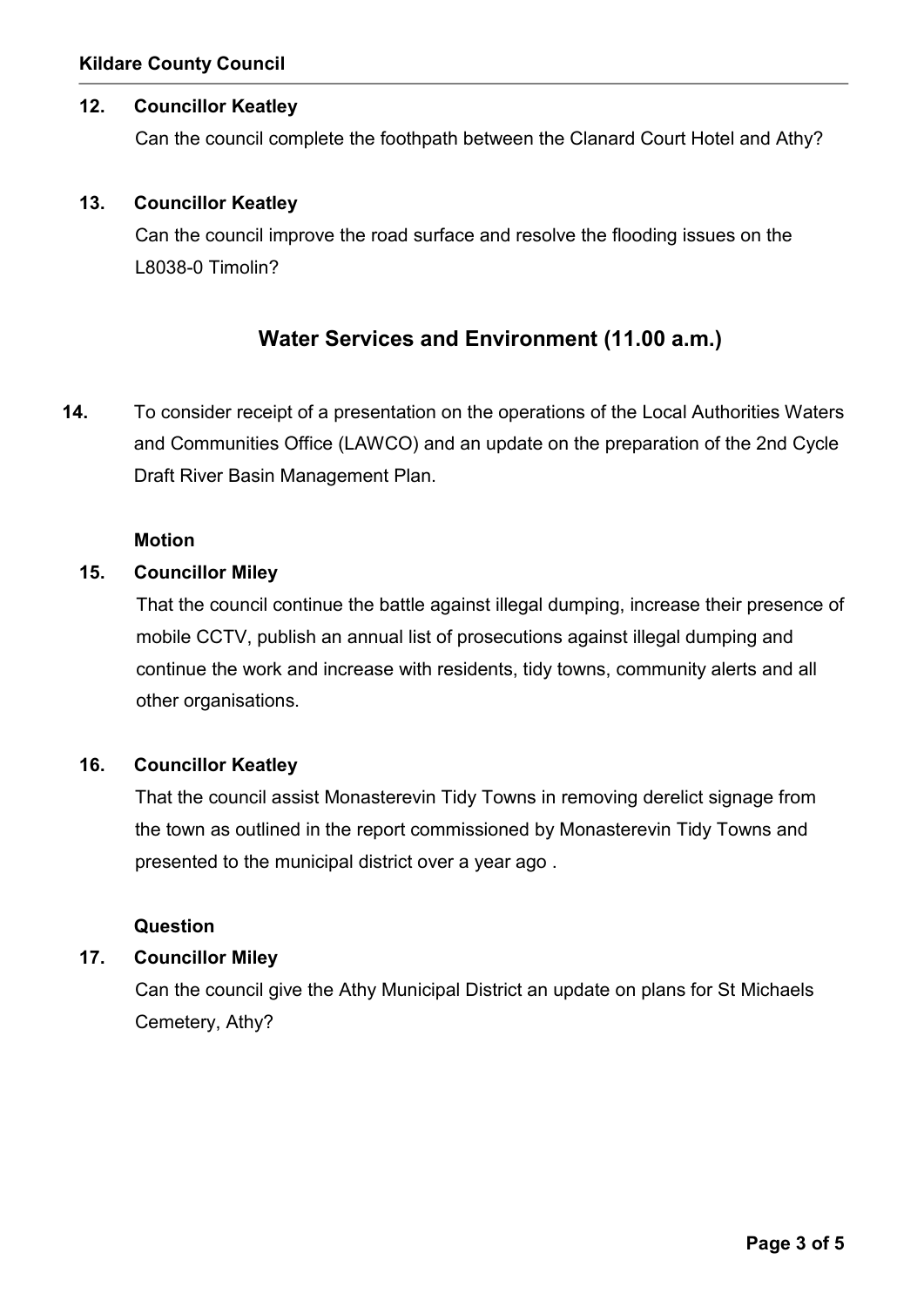# Planning, Community and Culture (11.15 a.m.)

#### Questions

#### 18. Councillor Wall

Can the council confirm when they may be in a position to take further estates in charge and if they intend to include some from the Athy Municipal District?

#### 19. Councillor Redmond

In light of recent planning decisions made by an Board Pleanala about a decision in our municipal district, is the manager satisfied proper planning guidelines will be followed in the future to plan for our villages with housing and amenities?

## Housing (11.20 a.m.)

#### Motion

#### 20. Councillor Wall

That the council immediately begin upgrading the back entrances of their council estates in the Athy area, considering St Josephs Terrace in Athy as a pilot but including all council estates on a rota basis over the shortest period of time possible to complete them all.

#### 21. Councillor Miley

In light of council houses having dual central heating systems that the council move immediately to upgrade heating systems in the new developments in Millview Ballitore and Moate View Kilmead.

#### Question

#### 22. Councillor Wall

Can the council inform us of any plans they may have to replace windows and doors (not previously completed) in the Clonmullion estate in Athy , will they extend these much needed works to other estates.